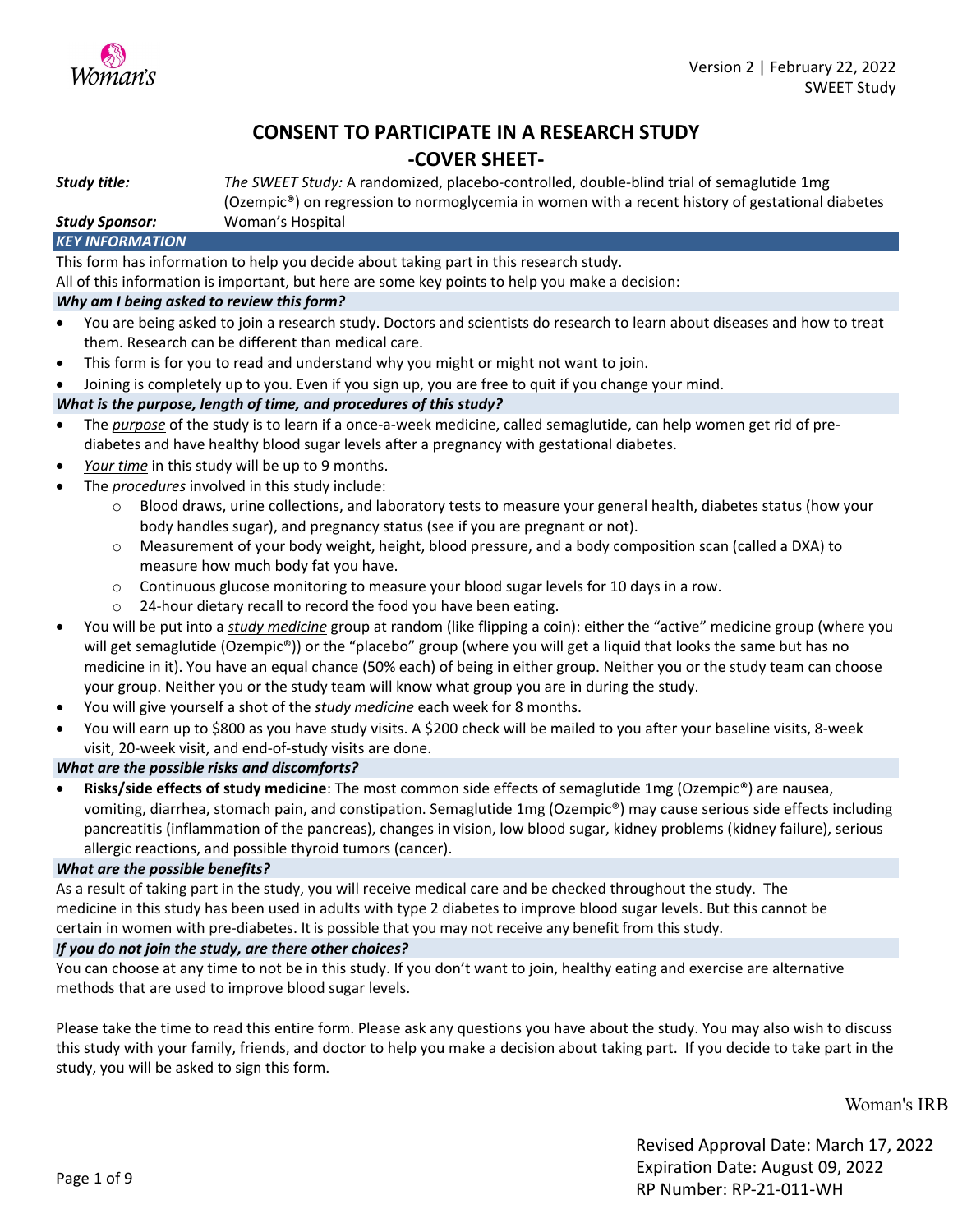

**A randomized, placebo-controlled, double blind trial of Semaglutide 1mg (Ozempic®) on regression to normoglycemia in WomEn with a recent history of gestational diabETes mellitus**

# **The "SWEET" Study**

|                         | Principal Investigator: Elizabeth Sutton, PhD |  |
|-------------------------|-----------------------------------------------|--|
| Co-Investigator:        | Karen Elkind-Hirsch, PhD                      |  |
| <b>Medical Monitor:</b> | <b>Brittani Breaux, MD</b>                    |  |
|                         | Woman's Hospital                              |  |
|                         | 100 Woman's Way, Baton Rouge, LA 70817        |  |

**Who do you contact in case of research injury**? Call Dr. Breaux at (225) 924-8947 **Who do you contact for questions about the study**? Call Dr. Sutton at (225) 924-8446

### *1- What is the purpose of this study?*

- Gestational diabetes (when you have diabetes in pregnancy) puts women at risk for getting type 2 diabetes later in life after pregnancy.
- This is a research study to learn if a once-a-week medicine, called semaglutide (Ozempic®), can help women get rid of pre-diabetes and have healthy blood sugar levels after a recent pregnancy with gestational diabetes.
- Studies have shown semaglutide can help people with type 2 diabetes improve their blood sugar levels.
- This study will help researchers learn if semaglutide can help women with pre-diabetes have healthy blood sugar levels after they have had a pregnancy with gestational diabetes.

### *2- Who can join this study?*

Women who had gestational diabetes in the last 3 years and have pre-diabetes now can join this study. 102 women will be in this study at Woman's Hospital.

### *3- What will happen to you if you join the study?*

The SWEET Study and this form will be gone over with you before any study tests are done. If you decide to join, your total time in the SWEET Study will be about **9 months**. There are **4 phases** to this study: Screening, Baseline, Study Medicine, End-of-Study.

### Phase 1: Screening, *2 visits at Woman's Hospital*

You will have two visits to see if you qualify to be in the study. These visits are called Screening Visits.

*Screening Visit 1*: About 2 hours

- **Review and signing of the informed consent form (this document)**
- **Collecting your health information***:* The study team will ask you questions about your general health and past pregnancy history.
- **Body measurements:** Your body weight, height, blood pressure, and heart rate will be measured.
- **Lab tests:** A blood draw of less than 2 teaspoons will be collected for tests about your general health (for example: long-term blood sugar levels called HbA1C and if your thyroid, liver, and kidneys function are normal).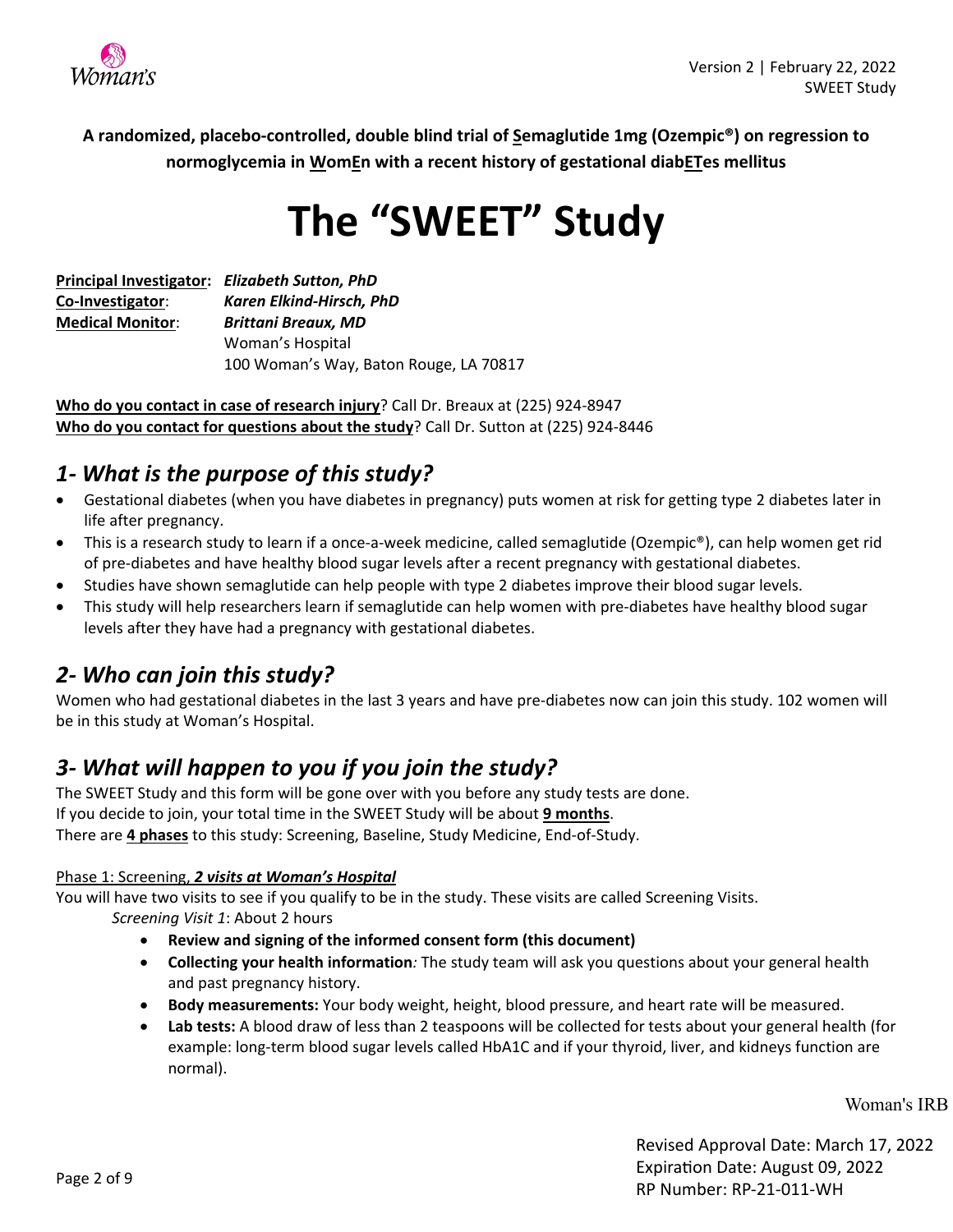

*Screening Visit 2:* About 3 hours \*fasted visit\* nothing to eat or drink but water for at least 10 hours before

- **Body weight**
- **Oral glucose tolerance test:** For this test, you cannot eat anything after midnight. The only liquid you can drink after midnight is water. When you arrive, blood samples are taken before you drink or eat anything. Then you will drink a sugar drink. Then your blood samples will be taken again 30 minutes, 1 hour, and 2 hours after drinking the drink. You will have your blood drawn 4 times in about 2 hours for this test. A total of about 3 tablespoons of blood will be collected.
- **Other Lab tests:** The first blood sample from the oral glucose tolerance test will be used to look at other things too. We will look at your hormones, metabolism, cholesterol and triglycerides, signs of inflammation, and to be sure you are not pregnant.
- **Physical exam:** You will have a physical exam with the study doctor or nurse practitioner. She will ask you questions about your health, family history, reproductive history, race, ethnicity, current drug use, cigarette/tobacco use, and alcohol intake.

#### **If you join the study, you can choose to have the study team let your doctor know:** Add your Initials below to agree or not agree.

\_\_\_\_\_\_\_\_ (initials) Yes, I **AGREE** to the study team letting my doctor know I joined the SWEET study.

OR

\_\_\_\_\_\_\_\_ (initials) NO, I do **NOT** agree to the study team letting my doctor know I joined the SWEET study.

#### Phase 2: Baseline testing, *2 visits at Woman's Hospital*

*Baseline Visit 1:* About 1.5 hours

- **Body weight, blood pressure, heart rate, waist and hip circumference**
- **Urine pregnancy test:** You will collect your urine in a cup. The study team will give you a urine dippregnancy test to use to see if you are pregnant.
- **DXA scan:** This is a painless test that is done on a "DXA" machine (like to an x-ray machine). You will change into a gown and lie down on the scanner table. The scan lasts 3 minutes. The total time (from changing clothes, start the DXA scanner, and finishing the scan) is about 10 minutes.
- **Continuous glucose monitoring:** A Dexcom G6 Pro sensor will be put on your stomach. See the picture. A small tube from the sensor will go under your skin. It is held in place with strong bandage. A small transmitter is then put onto the sensor. Together the sensor, transmitter, and bandage are the whole "Dexcom" system. The Dexcom will stay on your stomach for 10 days. If is shower safe but you should not go swimming or take a long bath. You will be given a receiver that will store your blood sugar levels that the Dexcom is measuring. You will not be able to see these numbers.



- **Dietary recall:** The study team member will ask you (either in person or over the phone for other visits) about what you have been eating and drinking for a recent one-day time frame. S/he will ask about time of eating, portion size of each food and drink, and sources of food (grocery store, restaurant, fast food, etc.). This will be the first of 8 dietary recalls you will complete during the study. You will do one every month you are in the study
- **Your medicines:** You will be asked about the medicines (other than the study medicine) you are takingname of medicine, how much, and how often you take it. We will want to know about any prescription medications, over the counter drugs as well as any vitamins or supplements (probiotics, herbal supplements)

Woman's IRB

Revised Approval Date: March 17, 2022 Expiration Date: August 09, 2022 RP Number: RP-21-011-WH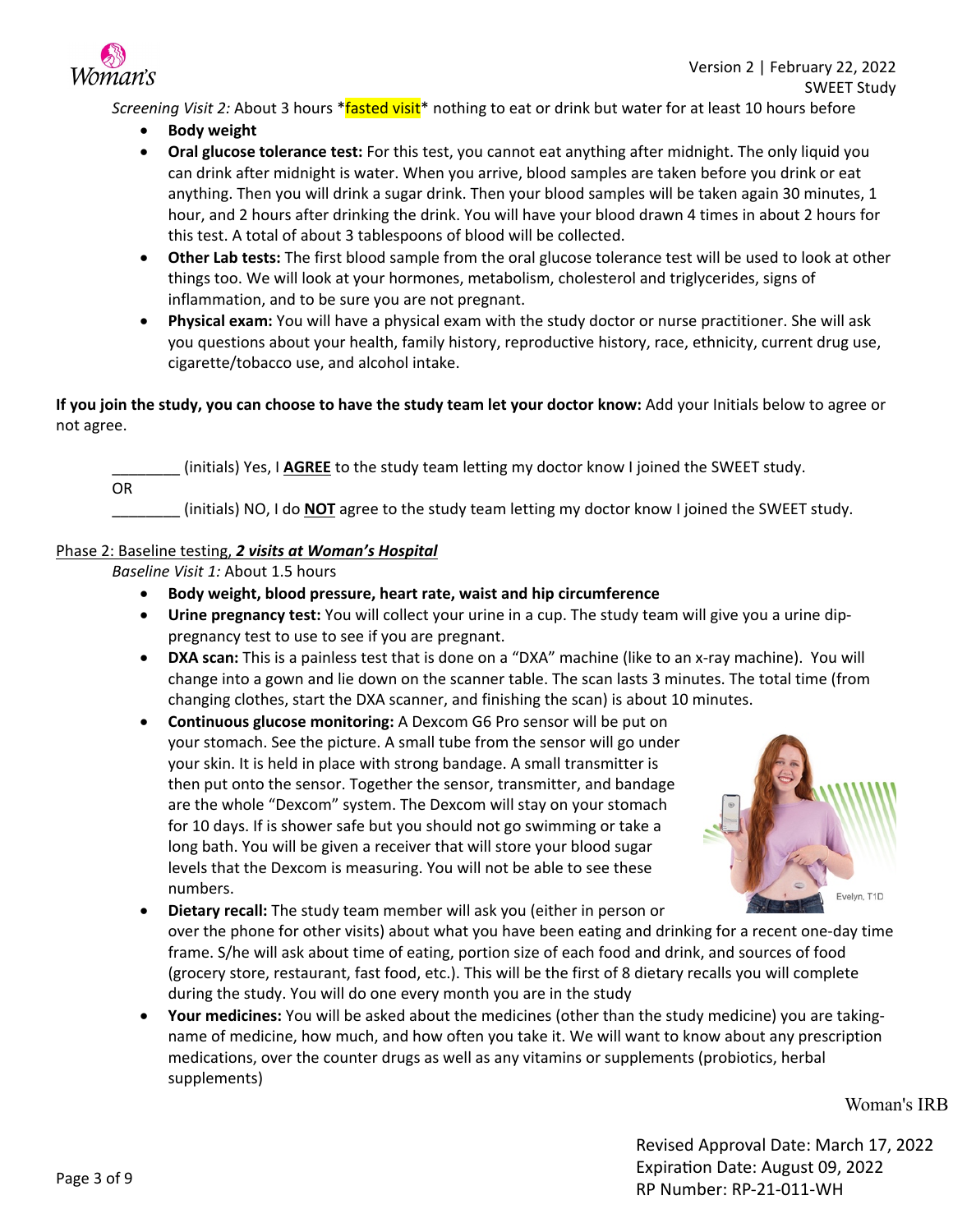

- **Adverse events:** You will be asked how you are feeling and if you have experienced any illness or injury lately. Should you report an event, the date(s) of event, treatment (if any), and other details may also be collected.
- **Medicine group assignment:** You will be put into a *study medicine* group at random (like flipping a coin) either the semaglutide group or the placebo group. You have an equal chance (50% each) of being in either group. *You (nor the study team) will know what group you are in*. No matter which group you are put in, you will give yourself the study medicine once a week by a shot under the skin for 8 months:
	- The *semaglutide group* will get semaglutide 1mg (also called Ozempic®).
	- The *placebo group* will get a liquid with the same inactive ingredients used in Ozempic<sup>®</sup> but no medicine in it.

#### *Baseline Visit 2:* About 2 hours

- **Body measurements** (body weight)
- **Return continuous glucose monitor sensor and transmitter**
- **Dietary education:** You will meet with a Registered Dietician who will give you a food and exercise plan made just for you.
- **Study medicine education:** You will be taught how and when to take the study medicine. You will be told to take the medicine once a week on the same day each week. All medications must be refrigerated (36-46 ºF) and protected from light until you use it for the first time. Once you start using it and it can then be kept at room temperature. The medicine should not be used if it has been frozen.
- **Injection education:** The medicine comes in a prefilled injection (shot) pen (pen-injector) with fixed doses and uses a very small needle. This medicine is given by a shot under the skin (called "subcutaneous") in the thigh, abdomen, or upper arm. You will be taught how to use the pen to give yourself the study medicine. Your medicine will start at a low dose that will slowly go up over the first 2 months. Medicine will be started at a dose of 0.25 mg (given one time a week, on the same day for 4 weeks). Then, the study medicine dose will go up to 0.5 mg weekly for the next 4 weeks. Then, the last increase will be to 1.0mg one-time a week. This will start Week #9 of taking the study medicine and you will give yourself this dose each week for the next 6 months.
- **Study medicine dispensing:** You will be given enough medicine in pre-filled pens to last you until your next study visit (8 weeks' worth).
- **Study compensation (\$200)** will be mailed to you within 1-2 weeks.

#### Phase 3: Study medicine, *2 visits at Woman's Hospital*

*8-Week Visit:* About 45 minutes

- **Body measurements** (body weight)
- **Study medicine dispensing** (12 weeks worth of study medicine)
- **Injection education**
- **Dietary recall**
- **Urine pregnancy test**
- **Your medicines**
- **Adverse events**
- **Study compensation (\$200)** will be mailed to you within 1-2 weeks.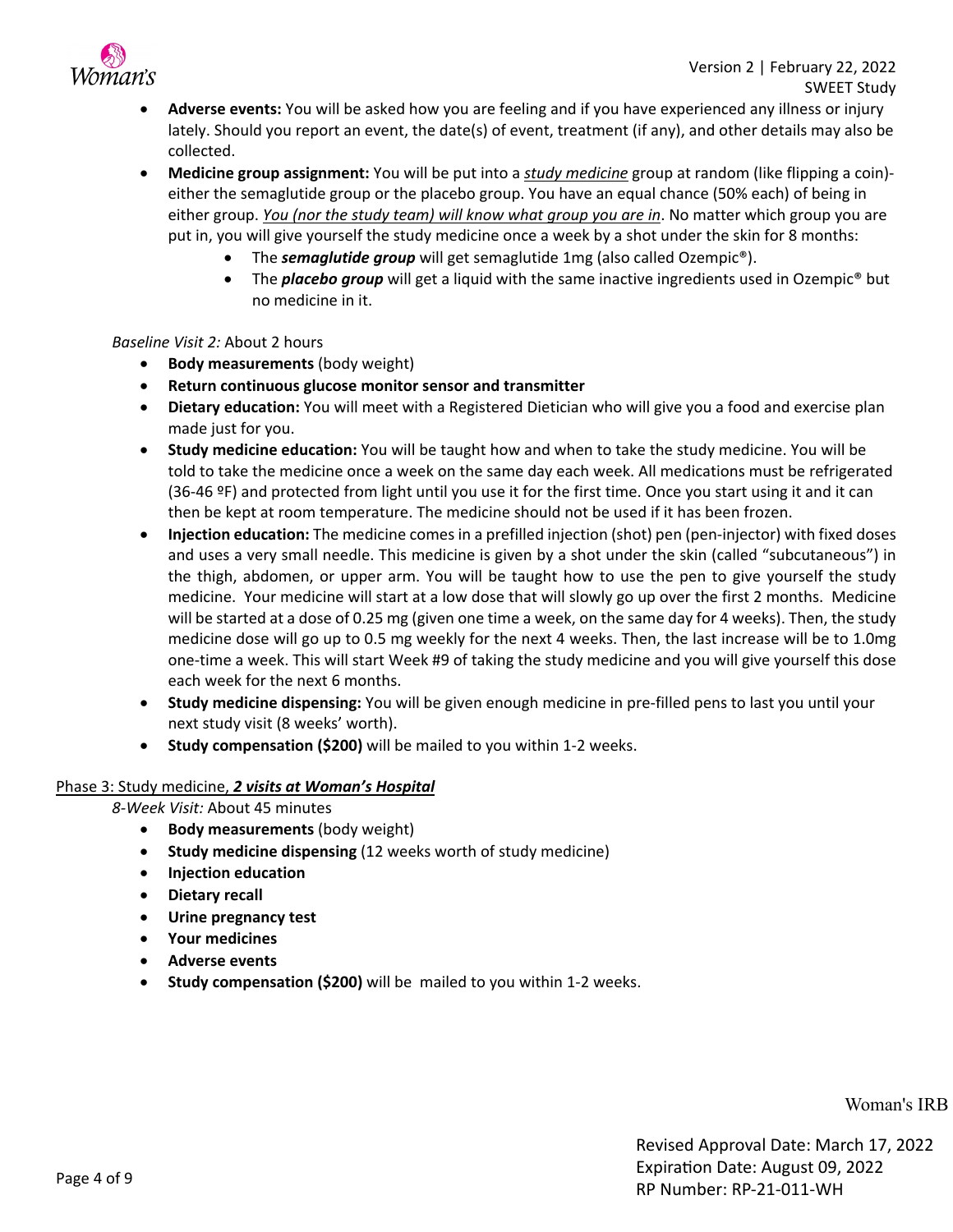

*20-Week Visit:* About 1.5 hours

- **Body measurements** (body weight, blood pressure, heart rate)
- **Study medicine dispensing** (12 weeks worth of study medicine)
- **Dietary recall**
- **Lab tests:** A blood draw of less than 1.5 teaspoons will be collected for tests about your general health (for example: if your thyroid, liver, and kidneys function are normal) and to see if you are pregnant.
- **Your medicines**
- **Adverse events**
- **Study compensation (\$200)** will be mailed to you within 1-2 weeks.

#### Phase 4: End-of-study testing, *2 visits at Woman's Hospital*

*End-of-Study Visit 1:* 10 minutes \*to be 4-7 days before your last injection\*

• **Continuous glucose monitoring**

*End-of-Study Visit 2:* 3 hours \*Fasted visit\* nothing to eat or drink but water for at least 10 hours

- **Body weight, blood pressure, heart rate, waist and hip circumference**
- **Return continuous glucose monitor**
- **Oral glucose tolerance test**
- **Other Lab tests:** The first blood sample from the oral glucose tolerance test will also be used to look at your hormones and metabolism, including your long term blood sugar levels, lipid levels (like cholesterol and triglycerides) and signs of inflammation.
- **DXA scan**
- **Dietary recall**
- **Physical exam**
- **Your medicines**
- **Adverse events**
- **Medicine close-out:** All remaining study medicine pens will be returned and counted by the study team.
- **Study compensation (\$200)** will be mailed to you within 1-2 weeks.

#### Virtual Procedures:

A few study procedures will be done virtually (meaning by telemedicine, phone, or survey):

- **Dietary recall**: This will be done once a month, 8 times total. When you are at Woman's for study visits, it will be done in person. The other months it will be done over the phone with a study team member.
- **Pregnancy tests:** *This drug is not approved for use by pregnant women.* You must have a negative pregnancy test every month you are in the study to participate. When you are at Woman's for study visits, it will be done with the study team. The other months, you will be asked to do a home urine pregnancy test. Test kits will be provided to you at no cost. The study coordinator will make sure you remember to do the test each month by contacting you for the result which will be noted in your research chart.
- **Study medicine check-ins:** You will be asked to fill out a survey each week to note when you gave yourself your study medicine injection.

#### *As a research participant in the SWEET Study, the study team asks that you:*

- o Keep your study visits (or call to cancel ahead of time if you have to)
- o Take your medicine as scheduled (one time a week for 8 months)
- o Let the study team know if you have any problems

Woman's IRB

Revised Approval Date: March 17, 2022 Expiration Date: August 09, 2022 RP Number: RP-21-011-WH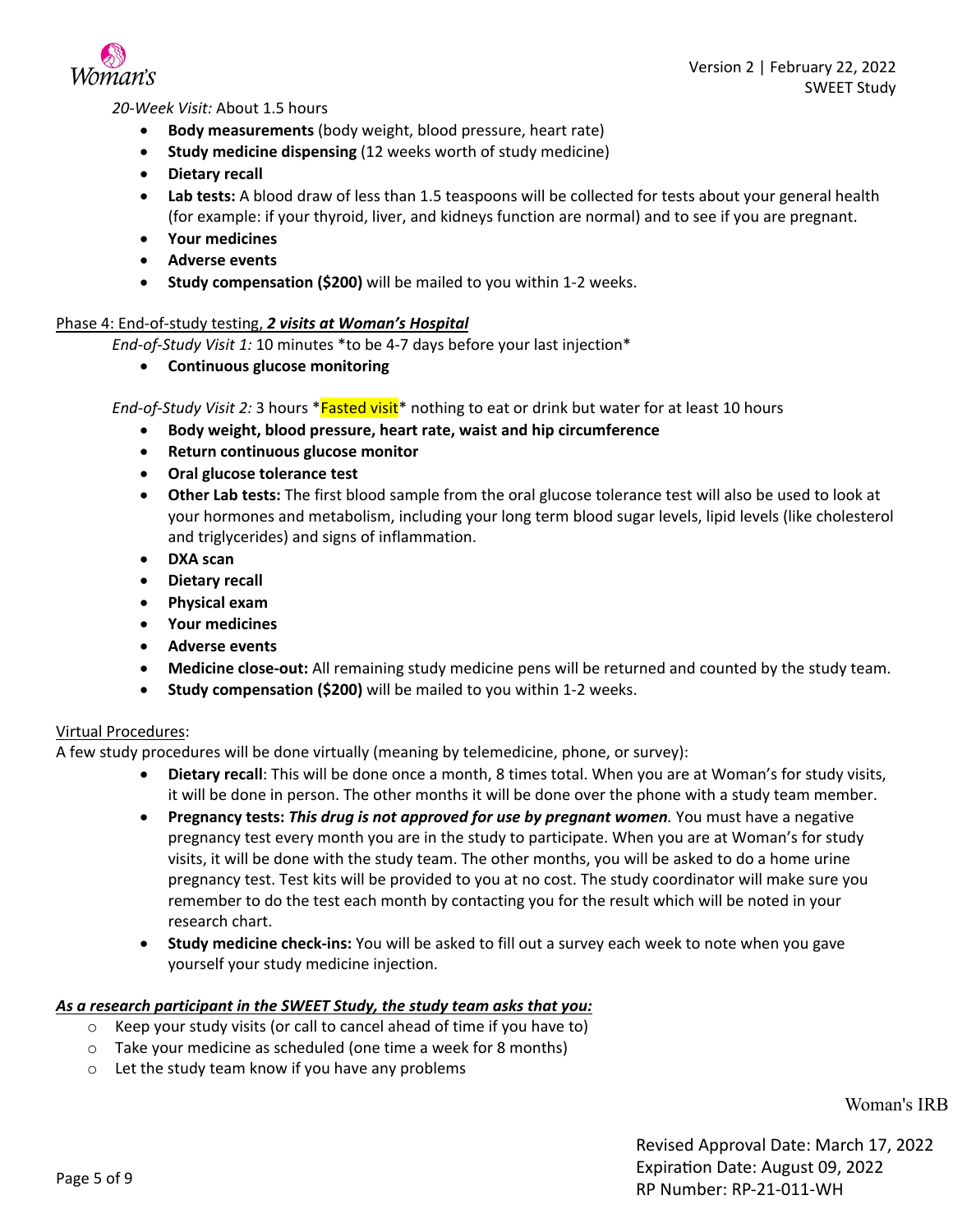

### *4- What are the possible risks and discomforts?*

You may have some or none of the side effects listed. There is always the risk of an unknown side effect. Be sure to tell your doctor and pharmacist that you may be taking the study medicine- semaglutide (Ozempic®). This is important. They can tell you about how the drugs could interact with your other medicines. Risks from study procedures could include:

- **Blood sample**: There is the chance of infection and/or pain and bruising at the vein on your arm where the needle is put in or where the glucose monitor is placed. A small risk for lightheadedness, dizziness, and fainting is possible.
- **DXA scan to measure your body fat, bone, and muscle:** This is a painless test that is done on a "DXA" machine (like an x-ray machine). The scan time is 3 minutes. The amount of radiation you will be exposed to from having this scan done is minimal. When the scan is performed, the x-ray exposure is the same as about 3% the amount of x-ray exposure you would get from having a chest x-ray done.
- **Continuous glucose monitoring:** The Dexcom G6 system will measure your blood sugar for 10 days. It uses a small tube that goes in under your skin. The tube is put in with a very small needle.
	- o **Pinch/sting:** There is a risk you will feel a small pinch or sting when your Dexcom it is put on. After the sensor is put on, you should not feel pain. Only the tube stays, the needle does not.
	- o **Infection:** There is a small risk for infection. The study team uses clean hands to put the Dexcom on you. The study team will clean the site on your stomach.
	- o **Rash**: In rare cases, the glue on the sensor's sticker may bother your skin- if you think this is happening you should call the study team right away.
	- o **When to wear it:** The Dexcom should *not* be worn for swimming, long baths, or for magnetic resonance imaging (MRI), computer tomography (CT) scan, or high-frequency electrical heath (diathermy treatment). You should not use the Dexcom if you are pregnant, on dialysis, or critically ill. You should not put sunscreens and insect repellants on your Dexcom.
- **Study medication, Semaglutide 1mg (Ozempic®):** Semaglutide injection 1mg (Ozempic®) has been approved by the United States Food and Drug Administration (FDA) to improve blood sugar in adults with type 2 diabetes. It comes in a pen in fixed doses. The pen has a very small needle to inject the medicine under your skin.
	- o **Most common side effects**: nausea, vomiting, diarrhea, stomach pain, and constipation.
	- o **Rare side effect**: in rare cases, may cause serious side effects including pancreatitis (inflammation of the pancreas), changes in vision, low blood sugar, kidney problems (kidney failure), serious allergic reactions, and possible thyroid tumors (cancer).
- **Study medicine injections:** You will have to give yourself shots each week during the study. There may be a risk of infection, bruising where you gave the shot, or reaction where you got the shot.
- **Pregnancy**: The FDA has created guidelines for drug companies to follow about labeling medications and their impact on pregnancy. Based on research studies done with semaglutide (Ozempic®), the FDA states that *the risks involved in use of the semaglutide (Ozempic®) in pregnant women clearly outweigh potential benefits*. This means that **the study medicine might harm an unborn child. So, you should not be in this study if you are pregnant, breast feeding, or you may become pregnant during the study period** (9 months + 2 months to fully get rid of the medicine in your system). You will need to have a negative pregnancy test (blood or urine) before taking the study medicine and take a pregnancy test *every month* while taking semaglutide. You also must agree to use a highly effective birth control during the study (like an intra-uterine device (IUD) or tubal ligation) or 2 methods of birth control at the same time (for example, a combination of: oral contraceptive pills, contraceptive patches, contraceptive rings, condoms, diaphragms, and/or a sexual partner with a vasectomy). You should keep using this method of birth control for at least 2 months after the study has finished. Do not use any of the study medications without telling your doctor if you are breastfeeding a baby. It is not known whether any of the study drugs pass into breast milk or if they could harm a nursing baby.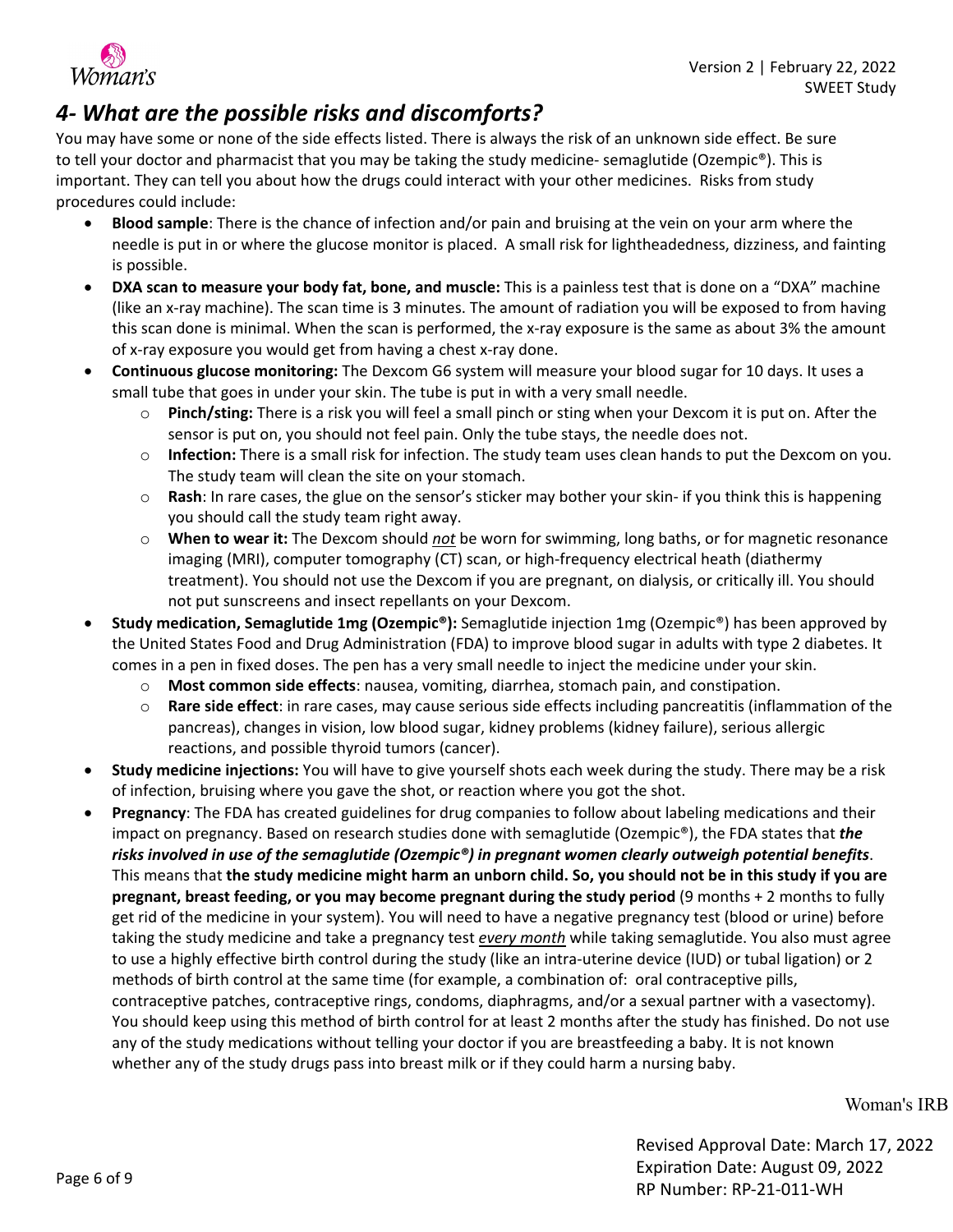

• **Collection of your personal information:** There is a low chance of a security breach – this means that it is unlikely for someone not a part of the research staff to see your data. Although we have very tight security measures, we will let you know if we discover this happens.

If you have questions about the study risks or do not understand any of the risks, you may discuss them with Dr. Breaux, Dr. Sutton, or Dr. Elkind-Hirsch. Although the risks of developing any of the listed risks/side effects are small, they do exist. If they occur, Dr. Breaux, Dr. Sutton, or Dr. Elkind-Hirsch and their team will watch you closely and take appropriate medical action. This may include stopping the use of the drug. Your primary care doctor is still responsible for your medical care.

### *5- What are the possible benefits?*

By being in the SWEET study, you will get medical care and be checked throughout the study. At the end of the study, some of your results can be shared with you if you choose. The medicine in this study is used in adults with type 2 diabetes to improve blood sugar levels. But, this cannot be certain in women with pre-diabetes. It is possible that you may not receive any benefit from this study.

### *6- If you have any questions or problems, whom can you call?*

- Call *Ericka Seidemann* with questions about your rights as a research volunteer. Her phone number is at 225- 231-5296. She is the Human Protections Administrator at Woman's. You can also call *Dr. Cathy Griffiths*. She is the Vice President over Research. Her phone number is 225-924-8739.
- Call *Ericka Seidemann* with concerns or suggestions about the study. Her phone number is at 225-231-5296.
- Call *Dr. Sutton* with questions about the research study or think you have a research-related injury or medical illness. Her phone number is 225-924-8446.

### *7- If you do not want to join the study, are there other choices?*

You have the choice at any time not to join this research study. The care you get from your doctors will not change if you decide not to be in the study. You can join now and change your mind later on. Healthy eating and exercise are alternative methods that are used to improve blood sugar levels. A number of approved diabetes drugs are another choice that may be right for you. You may talk over the use of these with your doctor or the doctors in this study. You do not need to take part in this study to receive treatment for your condition.

### *8- Can you stop being in the study?*

Joining this study is your choice. You may decide not to join the study or quit the study at any time. The care you get from your doctors will not change if you decide to quit the study. *To stop being in the study or discuss stopping*, you should contact the study coordinator by phone at 225-428-7464 or email research@womans.org.

### *9- Can your taking part in the study end early?*

The study team can take you out of the study at any time without your permission. They may take you out of the study in the unlikely event the study may be harmful to you, you don't follow study directions, we find out you don't qualify, study is canceled, or for other reasons.

### *10- What if information becomes available that might affect your choice to stay in the study?*

During this study, there may be new findings from this or other research which may affect your desire to continue. Information about any such new findings will be given to you.

Woman's IRB

Revised Approval Date: March 17, 2022 Expiration Date: August 09, 2022 RP Number: RP-21-011-WH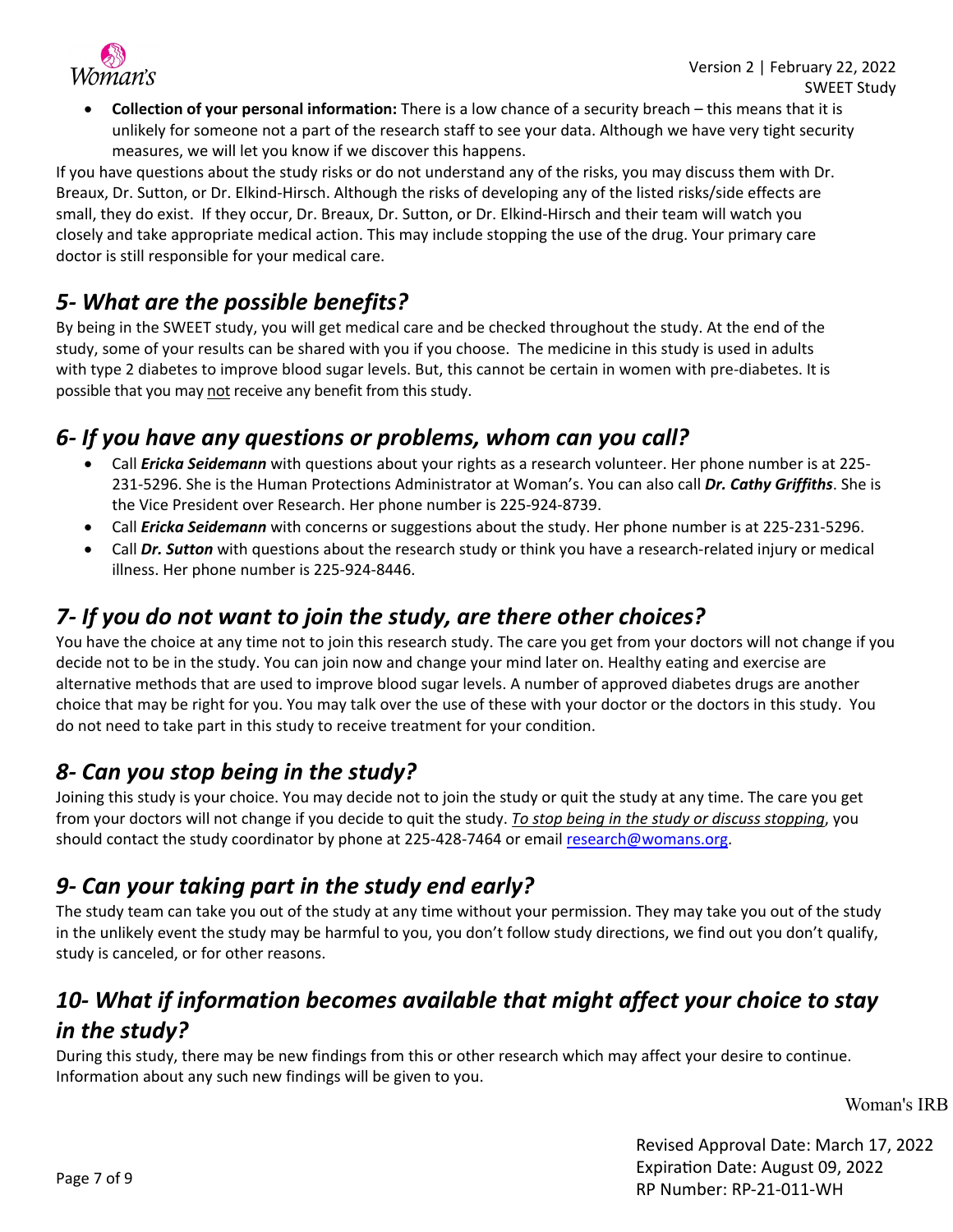

## *11- What information will be kept private?*

Every effort will be made to keep the confidentiality of your study records. Someone from Woman's Hospital Foundation Institutional Review Board, Woman's Hospital Research Center and researchers working with us, Woman's Hospital Research and Development Committee, and federal agencies as required by law may inspect and/or copy the medical records related to the study.

- Privacy and Confidentiality: We will give you a special study number (or "ID") to store your study information. This study ID lets us not need to use your identity in study records. All study information collected at Woman's will use this study ID. Only the study team will be able to access your study information. We work hard to limit risks of breach of confidentiality and privacy by taking off your personal information from the data and samples. We also limit these risks by storing data on encrypted and secure web-based databases. We will keep your study records forever. The records will be stored in a password protected database. Again, although steps will be taken to keep privacy, total confidentiality cannot be certain.
- Results of the study: Test results performed on your blood sample may or may not be shared with you, but results may be published. We will keep your name and other identifying information private. Other than as set forth above, your identity will remain confidential unless disclosure is required by law.
- Identifiable Private Information or Identifiable Biospecimens: Any information that could identify you (called an "identifier") will be removed from your identifiable information. After this removal, the information or biospecimens could be used for future research studies or given to another investigator for future research without additional informed consent from you.
- [www.ClinicalTrials.gov:](http://www.clinicaltrials.gov/) A description of this study will be available on [www.ClinicalTrials.gov](http://www.clinicaltrials.gov/), as required by law. This website will not include information that can identify you. At most, the website will include a summary of the results. You can search this website at any time.

### *12- What charges will you have to pay?*

None.

### *13- What payment will you get?*

We will give you up to \$800 for your time if you join the study. You will get \$200 after you do your baseline testing (before you start your study medicine). You will get \$200 after 8 weeks of taking the study medicine. You will get \$200 after 20 weeks of taking the study medicine. You will get \$200 after doing your end-of-study visit- this is the last study visit. A check will be ordered after you do your visit and mailed to you.

### *14- What if I have a study-related injury?*

There is no money to pay your costs if you have an injury because of this study. Medical care can be gotten easily if an injury happens. The cost of this medical care will be the responsibility of you and/or your insurance company. You should call Dr. Sutton, Dr. Elkind-Hirsch, or Dr. Breaux if you are hurt while taking part in this study.

- Dr. Sutton: (225) 924-8446
- Dr. Elkind-Hirsch: (225) 231-5278
- Dr. Breaux (225) 924-8947